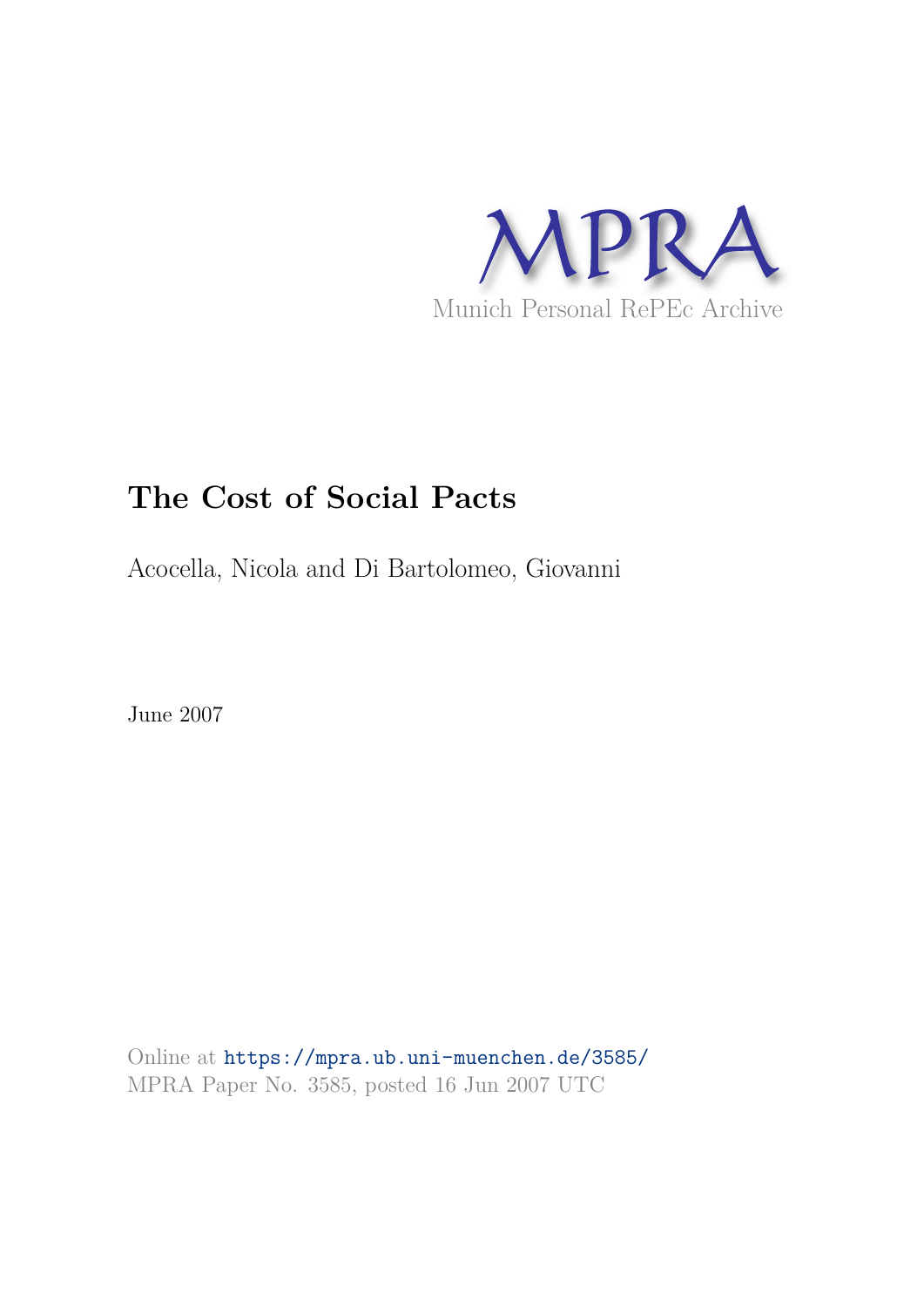## **The Cost of Social Pacts\***

Nicola Acocella *University of Rome "La Sapienza"* 

Giovanni Di Bartolomeo *University of Teramo* 

January, 2007

**Abstract.** Social pacts, while improving macroeconomic performance, usually impose costs on unions. To facilitate the formation of such pacts, various substitutes can operate, such as the payment of transfers or, to some extent, the conservativeness of the government, union's inflation aversion or political partisanship

Keywords: Social pacts, side payments, conservativeness, partisanship, unions. Jel codes: E00, E58, E61, J50, J51.

## **1. Introduction**

This paper examines the benefits of social pacts from the point of view of the economic system as a whole and their costs for the trade unions, and the various possibilities open to facilitate their formation.

The economic literature, from Barro and Gordon (1983b) to Lawler (2000a, 2000b; 2001) or Berger *et al*. (2004), has put the strategic opposition of interests between unions and the government at the forefront of analysis.<sup>1</sup> In such a context, economists have discussed three main, often interrelated, solutions to improve macroeconomic

 \* The authors acknowledge the financial support from the MIUR.

<sup>&</sup>lt;sup>1</sup> See Cubitt (1992, 1995), Gylfason and Lindbeck (1994), Guzzo and Velasco (1999), Cukierman and Lippi (1999, 2001), Jerger (2002), Lippi (2003) and Coricelli *et al.* (2004, 2006). See also Gärtner (2000) and Cukierman (2004). The former surveys the traditional approach; the latter summarizes the recent development that combines the monopolistic labor- and goods-market distortions.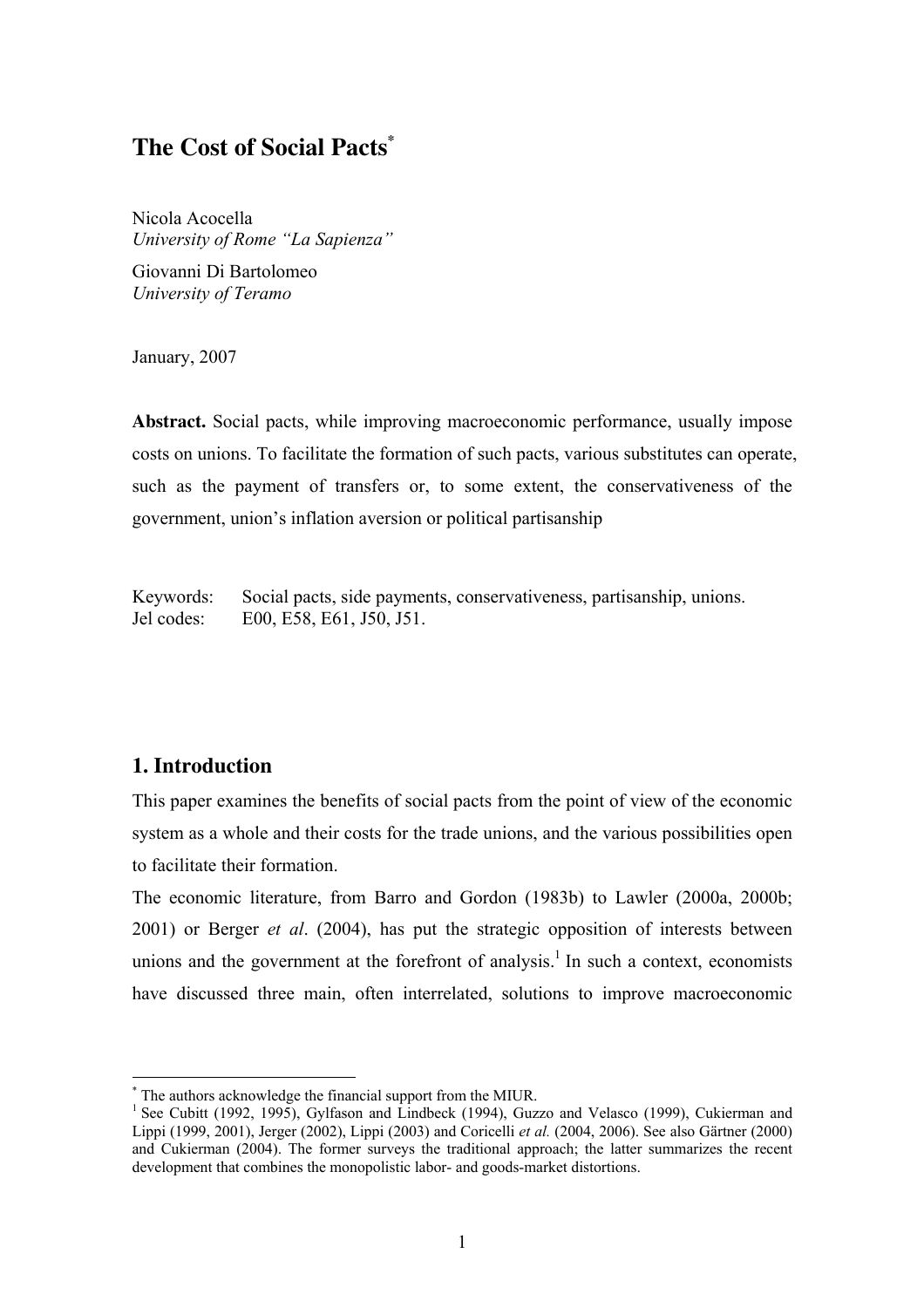performance: the conservative central banker, union coordination (centralization), and corporatism (the cooperative solution between the government and the union).

The delegation of monetary policy to a conservative central banker has characterized the discussion from the very beginning, from Barro and Gordon (1983b) to Soskice and Iversen (1998, 2000) and Coricelli *et al*. (2004, 2006), but with some opposition (see Cubitt, 1992; Skott, 1997; Cukierman and Lippi, 1999; Guzzo and Velasco, 1999; Lawler, 2000a, 2001). The central idea of advocates of central bank conservativeness is to create a credible commitment to a non-inflationary policy, thus eliminating the inflation bias. However, a full commitment proves to be sub-optimal if short-run fluctuations are considered, since in this case output variability is not reduced. A conservative central banker would guarantee better performance in the case of supply shocks (Rogoff, 1985). More recently, Coricelli *et al*. (2004, 2006) have shown that a conservative central banker can also be beneficial because it eliminates negative wage externalities in decentralized wage-setting systems.<sup>2</sup> However, in this case the conservative central banker is just an imperfect substitute for the lack of union coordination (Guzzo and Velasco, 1999), and wage centralization may be a Pareto superior solution (Acocella and Di Bartolomeo, 2004).<sup>3</sup>

A parallel strand of analysis, also begun with Barro and Gordon (1983b), has focused on the possibility of reaching Pareto superior equilibria by implementing some kind of cooperative solution. This is the strand we are mainly interested in, but – as we will see – this solution interacts with that of the conservative central banker. By considering repeated games, Barro and Gordon (1983b) and followers have shown that Pareto superior equilibria may emerge as an effect of the creation of a reputation. This line of research has two main shortcomings: first, the conditions required to support cooperative Pareto-superior solutions are rather restrictive; second, the cooperative solution that can emerge in this strand of analysis improves macroeconomic performance only insofar as inflation is concerned, which is not the central point of many social pacts.

 $2$  In fact, multi-union wage setting produces well-known negative externalities. The most relevant from an empirical point of view is the wage externality: an increase in one union's nominal (real) wage results in a price increase and thus in a reduction of the real wage of the other unions.

<sup>3</sup> Assuming the existence of only one union – as we do in this paper – avoids confusing the issue of the absence of union coordination with that of a strategic conflict between the union(s) and the government. The existence of many competing unions could also affect negotiations with the government. However, we feel that this aspect has been of minor importance in the experience of social pacts (see, Visser, 2006).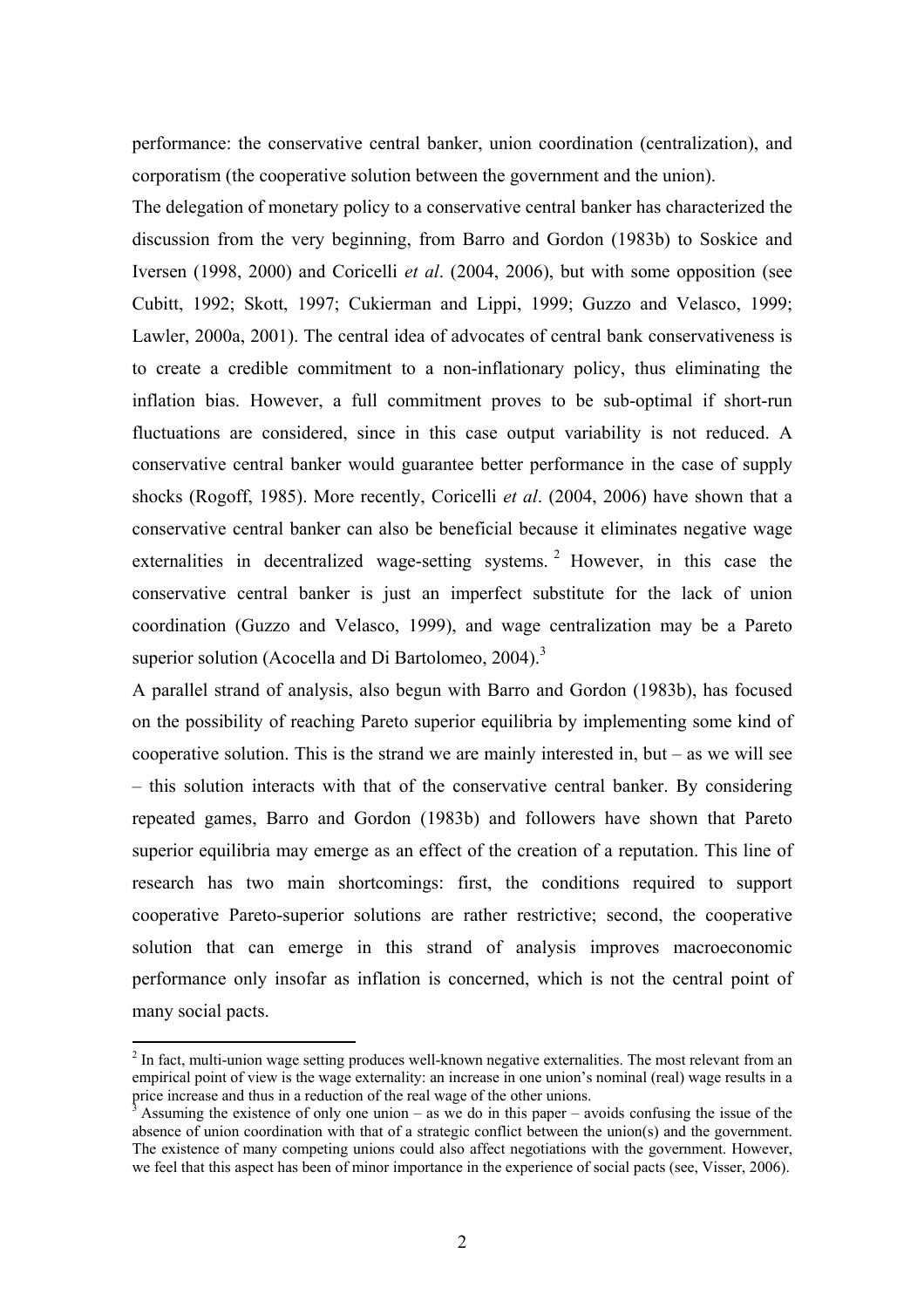More interesting from our perspective are the attempts to describe cooperative solutions in one-shot games as the result of explicit social pacts. Gylfason and Lindbeck (1994), Cubitt (1995), Burda (1997), Acocella, Di Bartolomeo and Tirelli (2007) show that corporatism is a possible solution to the conflict between the union(s) and the government, capable of guaranteeing better macroeconomic performance in terms of both inflation and employment.

However, a problem of discovering the conditions favoring the acceptance of social pacts may arise with respect to both this and the previous solution, as the parties involved tend to pursue their own interests (Avdagic *et al.*, 2005).<sup>4</sup> In fact, the union preference function may fail to include inflation and certainly includes the real wage rate, which tends to be inversely related to employment: the higher level of employment guaranteed in many cases by corporatism raises the union utility level; however, since it implies a lower real wage rate, it can ultimately reduce union satisfaction (Acocella and Di Bartolomeo, 2007).

In this paper we explicitly consider compensation to the union as a condition which may be needed to some extent in the formation of social pacts, under different preferences of the parties involved (in particular, the union's inflation aversion and partisanship, and the government's degree of conservatism). More specifically, we make use of a model that captures three different institutional setups already used in the analysis of the conflict between unions and the government in one-shot games (i.e. Barro and Gordon, 1983a; Detken and Gartner, 1992; Gylfason and Lindbeck, 1994).

The various solutions to the problem of feasibility of social pacts that we consider from a theoretical point of view have a factual counterpart. However, a comparative empirical

<sup>&</sup>lt;sup>4</sup> In the text we have indicated a problem of choosing between different analytical routes to explain how a social pact can emerge even if one of the parties involved does not gain from superior macroeconomic performance. These different routes might not be alternative to one another, as in real life we find different types of cooperative agreements (see Rhodes 1998, 2001; Avdagic *et al*., 2005). There are cases of long-term, well-institutionalized and comprehensive *concertation* as well as cases of short-medium term, episodic social pacts with narrow wage targets. In principle we could model them differently. More specifically, the former could be modelled as repeated games, whereas the latter could be the outcome of one shot games. For the sake of simplicity we prefer not to make this distinction, which might be carried out with more complicated models. In any case, a problem of feasibility would also arise if one tried to model social pacts as the result of repeated games, insofar as the macroeconomic model postulated an inverse relation between wages and employment and the preference function of the union conforms to the features that we present in the text.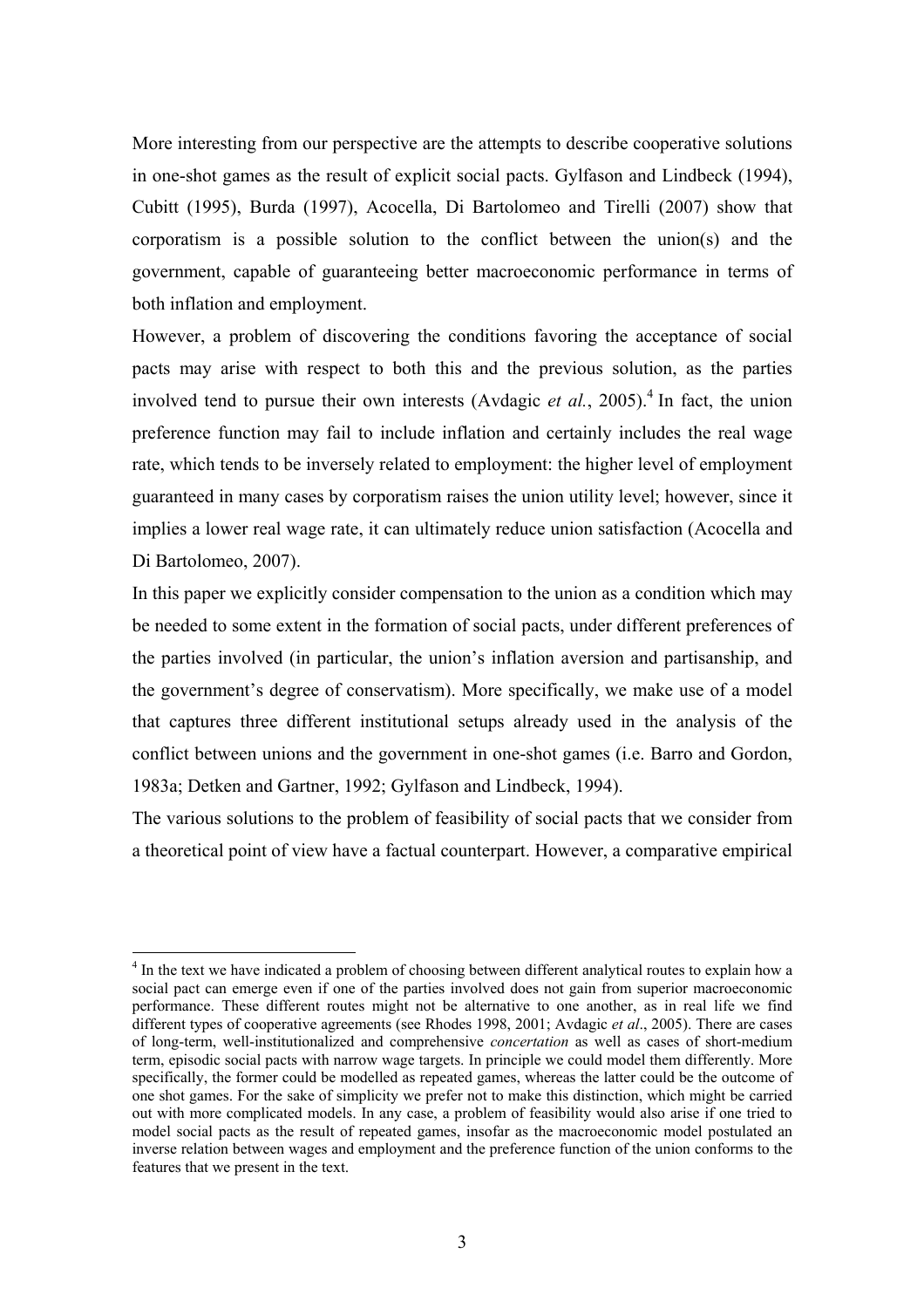analysis of the extent to which different conditions in various countries have facilitated the formation of social pacts lies beyond the scope of this paper.<sup>5</sup>

The rest of the paper is organized as follows. Section 2 lays out the economic setup for the analysis. Section 3 discusses the different solutions to the problem of acceptance of social pacts by unions. Section 4 concludes.

## **2. The economic benchmark**

We consider a simple economic benchmark where the employment gap is endogenously determined by a strategic private sector organized in an all-encompassing union. The model harbors three different institutional scenarios: the standard case of long-run<sup>6</sup> monetary policy neutrality *à la* Barro and Gordon (1983a); the union inflation aversion case introduced by Gylfason and Lindbeck (1994) and Cubitt (1995);<sup>7</sup> a partisan case, as in Detken and Gartner (1992).

The model formally consists of four equations. The first two describe the supply and demand sides of the economy.

$$
(1) \qquad n = \pi - w
$$

$$
(2) \qquad n = m - \pi
$$

where *n* is the employment gap with respect to the potential (competitive) level, *m* is the nominal money growth rate, *w* is the wage growth rate,  $\pi$  is the inflation rate,  $w-\pi$  is the real wage premium with respect to the competitive real wage. Equation (1) is a profit maximization condition and equation (2) a quantitative equation. The model is not stochastic; the introduction of additive stochastic disturbances or observed shocks does not affect our results, unless private information is introduced.<sup>8</sup>

The model is closed by specifying the government's and union's preferences, which depend on the variables representing the macroeconomic performance of the system, formally:

(3) 
$$
V = -\frac{\beta}{2}\pi^2 - \frac{\kappa_V}{2}n^2
$$

 5 See Rhodes (1998, 2001), Traxler and Kittel (2000) or Visser (2002).

<sup>&</sup>lt;sup>6</sup> As usual in this literature, long-run is defined here in Friedman's sense, i.e. the time needed for expectations to be adjusted.

<sup>7</sup> Criticism of this assumption has been levelled by Berger *et al*. (2004), among others.

<sup>&</sup>lt;sup>8</sup> Results are also not neutral with respect to more complex stochastic structures such as Bayesian or Knightian uncertainty. However, the study of the problem in such structures is beyond the scope of the present paper.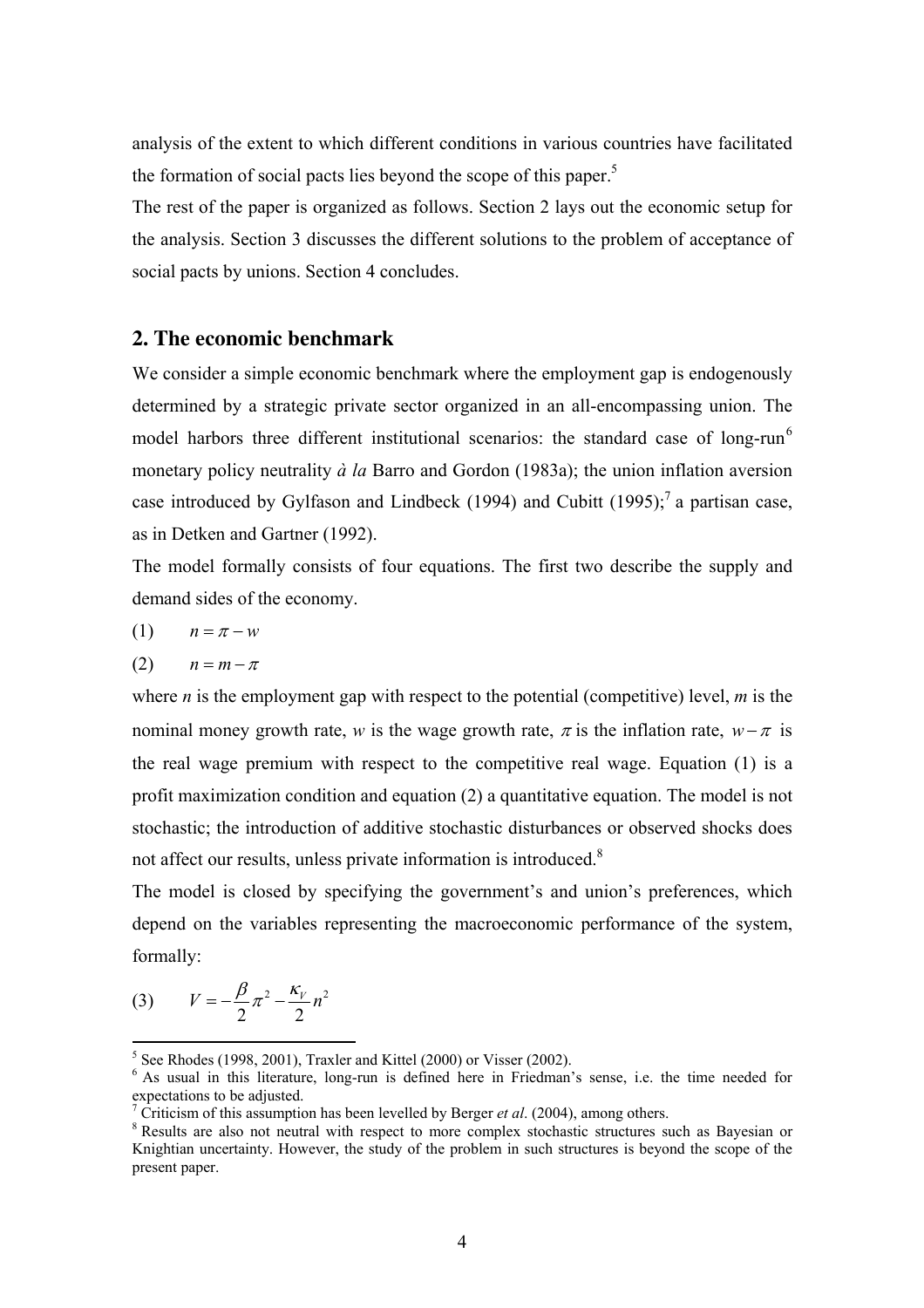(4) 
$$
U = \alpha \left( w - \pi \right) - \frac{\kappa_U}{2} n^2 - \frac{\eta}{2} \pi^2 + \Omega V
$$

Equation (3) defines the preference function<sup>9</sup> for the government, which aims to achieve the potential output and stabilize inflation by setting the money growth rate. Parameters  $β$  and  $κ<sub>ν</sub>$  measure the government's marginal rate of substitution between the targets; in particular, as usual, we refer to  $\beta$  as the conservatism degree.

Equation (4) is the union's loss function, which increases linearly in the wage premium, by a parameter  $\alpha$ . The union controls *w*. Parameters  $\eta$  and  $\kappa$ <sub>*U*</sub> have an interpretation similar to those of the government. The union's loss function may also depend on the government utility, if  $\Omega \neq 0$ . In other words,  $\Omega$  indicates how much the union supports (dislikes) the current government.

We assume  $\beta > \eta \ge 0$  and  $\Omega \in (-\kappa_U/2\kappa_V, 1)$ . The meaning of these technical assumptions is as follows. The former simply states that, even if the union is inflation averse, it is less so than the government; the latter implies that, even if the union is partisan, it cares less about the result of the election than the supported party. If these assumptions are removed, a number of rather implausible results from an economic point of view could be obtained, e.g. the union would like to pay a transfer to the government in order to increase the unemployment rate.

Players' preferences are expressed in rather general terms, which allow us to compare our results to those of the cited literature in accordance with different assumptions about the preference parameters. As claimed, the model harbors three different common setups:<sup>10</sup> 1) the Barro-Gordon model, when  $\eta = 0$ ,  $\Omega = 0$ . We refer to this case as "the standard scenario"; 2) the Gylfason-Lindbeck model,<sup>11</sup> when  $\eta > 0$ ,  $\Omega = 0$ . We refer to this case as "the inflation-averse union scenario"; 3) the Detken-Gartner model, when  $\eta = 0$ ,  $\Omega \neq 0$ . We refer to this case as "the partisan scenario".

The interpretation of the preference functions can therefore be different in the different scenarios. For instance, if we consider the case of a partisan union, equation (3) should be interpreted as a vote function and the preference of the union (4) will also depend on

<sup>&</sup>lt;sup>9</sup> According to one possible interpretation, as we discuss later, equation (3) could also be interpreted as a vote function.

<sup>&</sup>lt;sup>10</sup> See Di Bartolomeo (2006) for further details.

 $11$  This is the version of the Gylfason-Lindbeck model used and explained in Acocella and Ciccarone (1997).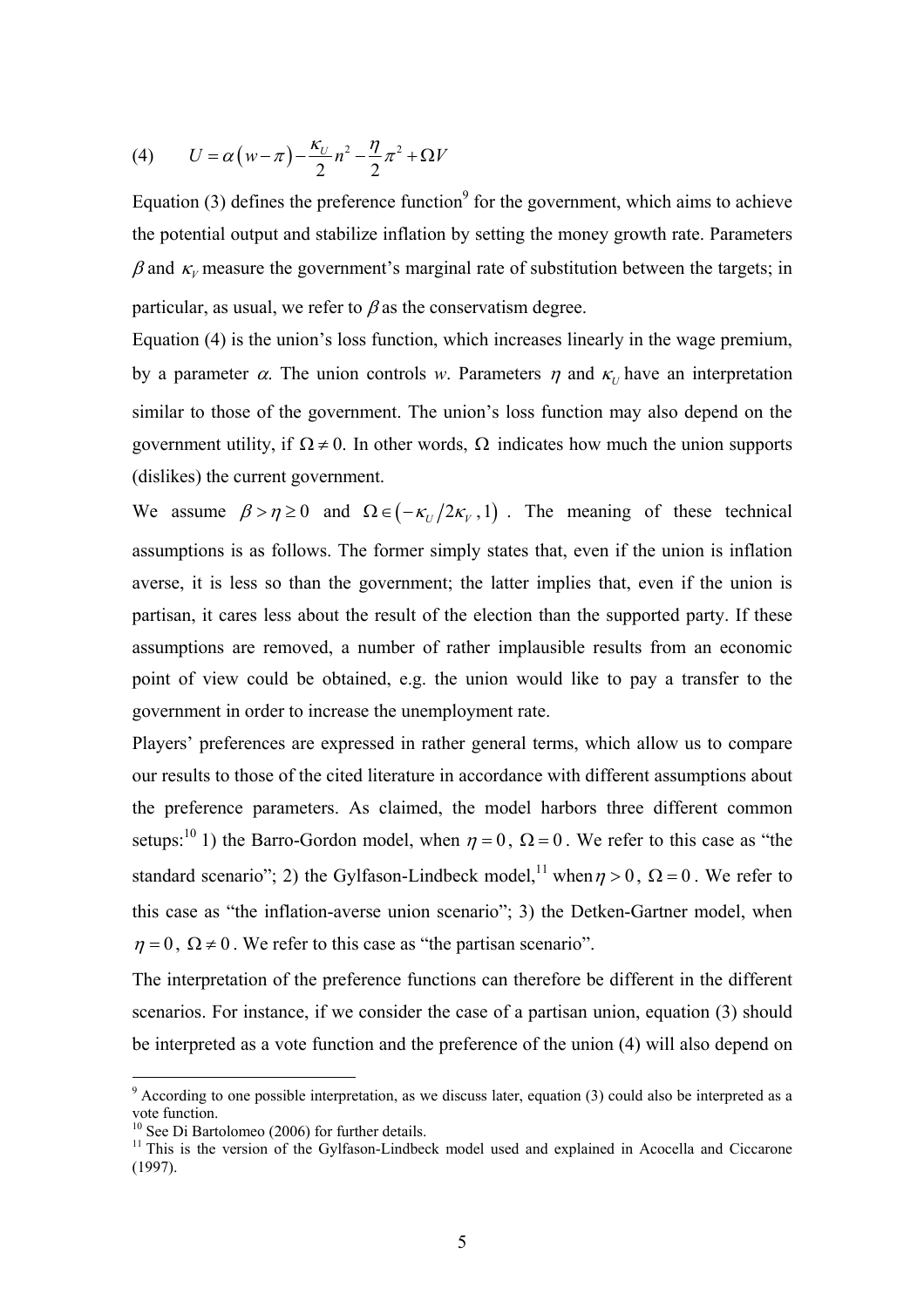the probability of the government's re-election. Moreover, note that a preference function of the type (3) is a general representation of social welfare as in the standard policy games between the private sector and the central bank. Different specifications are possible (see e.g. Acocella *et al*., 2007). However, a complete discussion of the nature of the players' preferences is beyond the scope of the present paper.<sup>12</sup> The Nash non-cooperative solution implies:

(5) 
$$
n^N = -\frac{\beta \alpha}{\left(\kappa_U + \Omega \kappa_V\right) \beta + \left(\eta + \Omega \beta\right) \kappa_V}
$$

(6) 
$$
\pi^N = \frac{\kappa_V \alpha}{\left(\kappa_U + \Omega \kappa_V\right) \beta + \left(\eta + \Omega \beta\right) \kappa_V}
$$

The non-cooperative values for the government's and union's utilities are:

$$
(7) \qquad V^N = -\frac{(\kappa_V + \beta)\kappa_V \beta \alpha^2}{2\left[\beta\kappa_U + (\eta + \Omega \beta)\kappa_V\right]^2}
$$

 $\overline{a}$ 

$$
(8) \qquad U^{N}=-\frac{(\kappa_{\nu}^{2}\eta+\Omega\beta\kappa_{\nu}^{2}-2\beta\eta\kappa_{\nu}-3\Omega\beta^{2}\kappa_{\nu}-\kappa_{U}\beta^{2})(\kappa_{\nu}+\beta)\kappa_{\nu}\beta\alpha^{2}}{2[\beta\kappa_{U}+(\eta+\Omega\beta)\kappa_{\nu}]^{2}}
$$

Equation (5) displays the general result of non-neutrality since employment depends on the government's preferences. This result vanishes in the standard scenario when neutrality holds. An inflation-averse union implies a trade-off for the government: setting a lower level of inflation because of a higher preference for price stability produces a lower level of employment. However, in this scenario macroeconomic performance is better than in the standard one. Performance also depends on the attitude of the union with respect to the government. Union partisanship introduces the possibility of a political business cycle. In fact, it improves (does not improve) macroeconomic performance if the union supports (dislikes) the current government as it follows a more moderate (aggressive) wage policy. An inflation bias always arises, as indicated by equation (6). The "race" between wages and money in the determination of employment generates a social cost in terms of inflation, i.e. the non-cooperative outcome in terms of employment can be achieved with non-zero inflation.

<sup>&</sup>lt;sup>12</sup> See in particular, among others, Gylfason and Lindbeck (1994), Acocella and Ciccarone (1997), and Cukierman (2004) for a general discussion and the difference between the welfare function and the union's loss as preferences of a specific group; Oswald (1985), Cubitt (1995) for a detailed taxonomy of the union's preference functions; Detken and Gartner (1992) for the partisan union and the vote function of the government; Berger *et al*. (2004) for criticism of the introduction of inflation aversion in the union's preference; Burda (1997), Mares (2004, 2006), and Acocella *et al*. (2007) for the inclusion of additional arguments in the preference function of the government and the union.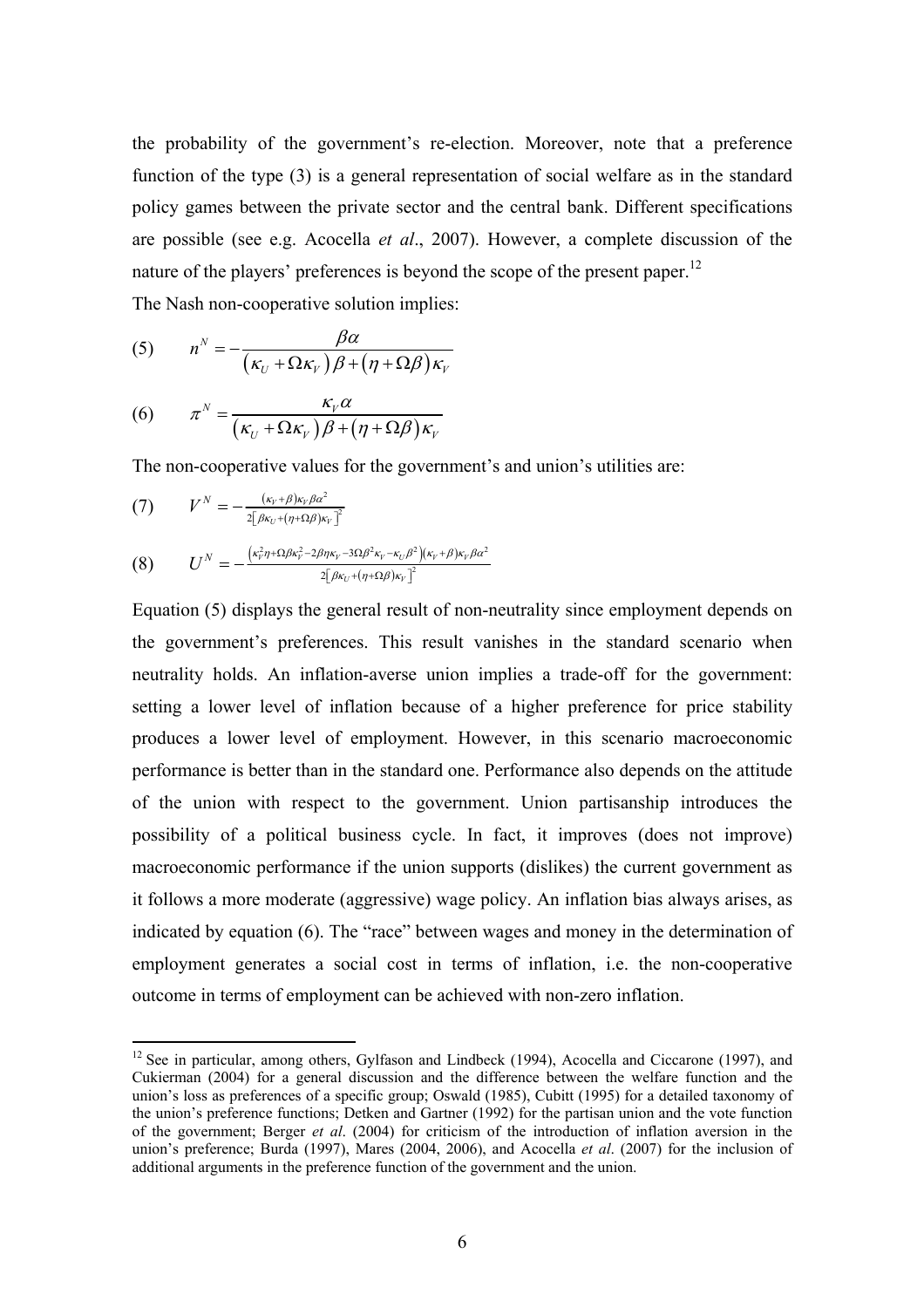### **3. Compensation and other institutions favoring social pacts.**

#### *3.1. The cooperative solution.*

As shown in a number of papers, the macroeconomic performance offered by noncooperative solutions can be improved by resorting to corporatism, i.e. cooperative social pacts between the union and the government.<sup>13</sup> However, an improvement in macroeconomic performance might not be in the interest of the union, and problems of the feasibility of corporatism might arise, e.g. in the case of low union inflation aversion and a low degree of partisanship, as the union loses from a reduction in the employment gap, which is associated with a reduction in the real wage (see Acocella and Di Bartolomeo, 2007).

To reconcile formal models with reality – where social pacts have been rather common, in Europe at least – some kind of compensation<sup>14</sup> must be given by the government to the union to induce it to sign a social pact. Our model already incorporates features that can be interpreted as a sort of compensation – the union's inflation aversion and the partisanship – or could make social pacts more attractive, by improving non-cooperative solutions, and thus acting as a substitute for compensation.

By adding explicit compensation to the model we can examine the interplay of different institutional features for the acceptance of social pacts by unions. If a transfer  $t \ge 0$  is paid by the government to the union, equations (3) and (4) change as follows:

$$
(9) \qquad \tilde{V} = V - t
$$

$$
(10) \qquad \tilde{U} = U + t
$$

 $\overline{a}$ 

The inclusion of a linear transfer does not affect the Nash non-cooperative equilibrium since, by considering equations (9) and (10), the Nash equilibrium is still given by equations (5)-(6) and  $t = 0$ . We can then calculate the cooperative solution by maximizing the Nash product:

$$
(11) \qquad \Pi^N = \left(\tilde{U} - U^B\right)^{\delta} \left(\tilde{V} - V^N\right)^{1-\delta}
$$

<sup>&</sup>lt;sup>13</sup> See, e.g., Cubitt (1995), Burda (1997), Caeyers and Pauwels (2006), Mares (2004, 2006), Acocella and Di Bartolomeo (2007), Acocella, Di Bartolomeo and Tirelli (2007).

<sup>&</sup>lt;sup>14</sup> In this term we include "issue linkages," "political exchange," delegation of public functions to unions, in addition to side payments, which are the most evident case of compensation. We deal with these more extensively in Acocella, Di Bartolomeo and Pauwels (2006).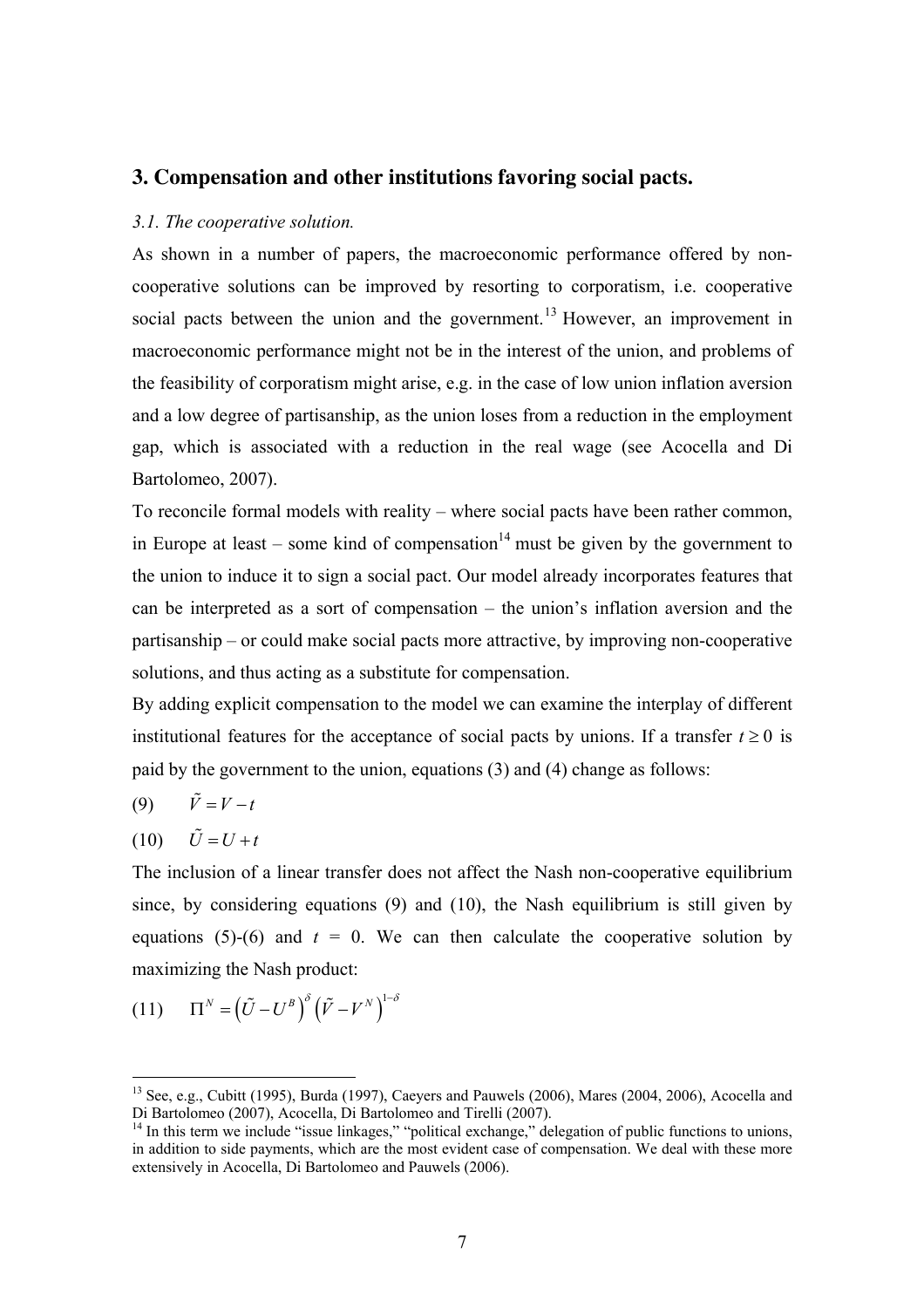with respect to  $\{w, m, t\}$  subject to equations (1) and (2). For the sake of simplicity, we assume that the two agents have equal bargaining power, i.e.  $\delta = 2^{-1}$ . The cooperative solution implies:

$$
(12) \qquad n^C = -\frac{\alpha}{\kappa_U + (1+\Omega)\kappa_V}
$$

$$
(13) \qquad \pi^C = 0
$$

 $\overline{a}$ 

(14) 
$$
t^{C} = \frac{(V^{C} - t^{C}) - V^{N} + (U^{C} + t^{C}) - U^{N}}{2}
$$

In the cooperative solution employment is a function of a multiplicity of parameters, but is always higher than in the non-cooperative solution (see equation (5)). Inflation is always zero, thus lower than the non cooperative value (see equation (6)).

The transfer indicated by equation (14) is expressed in implicit form and reflects the division of the surplus between the two players. Equation (14) simply stresses that the transfer is the payment that equates the gains in the utilities of the two players deriving from cooperation. In fact, it is an average of the government's gains from cooperation, net of the transfer itself, and the union's gains, including the transfer.<sup>15</sup>

Two different issues arise from this cooperative solution:

- 1. Why does corporatism improve macroeconomic performance and what are the different mechanisms at work in this case with respect to the non-cooperative solution?
- 2. What determines the amount of the transfer required to support social pacts? These issues will be dealt with in the next two sub-sections.

#### *3.2. Corporatism and the macroeconomic performance.*

In comparing the cooperative levels of employment and inflation (equations (12) and (13)) with those in the non-cooperative cases (equations (5) and (6)), we notice that cooperation always induces better performance in terms of both.

In the cooperative solution inflation is always zero, independently of any parameter. The rationale for this result lies in the fact that inflation proves to be a Pareto inferior outcome of non-cooperative bargaining, induced by the wage-money race, and can be thus disposed of by cooperatively setting money growth and the wage rate. More

 $15$  As we assume equal bargaining power for the players, in (19) the average is actually the mean of the gains of the two players.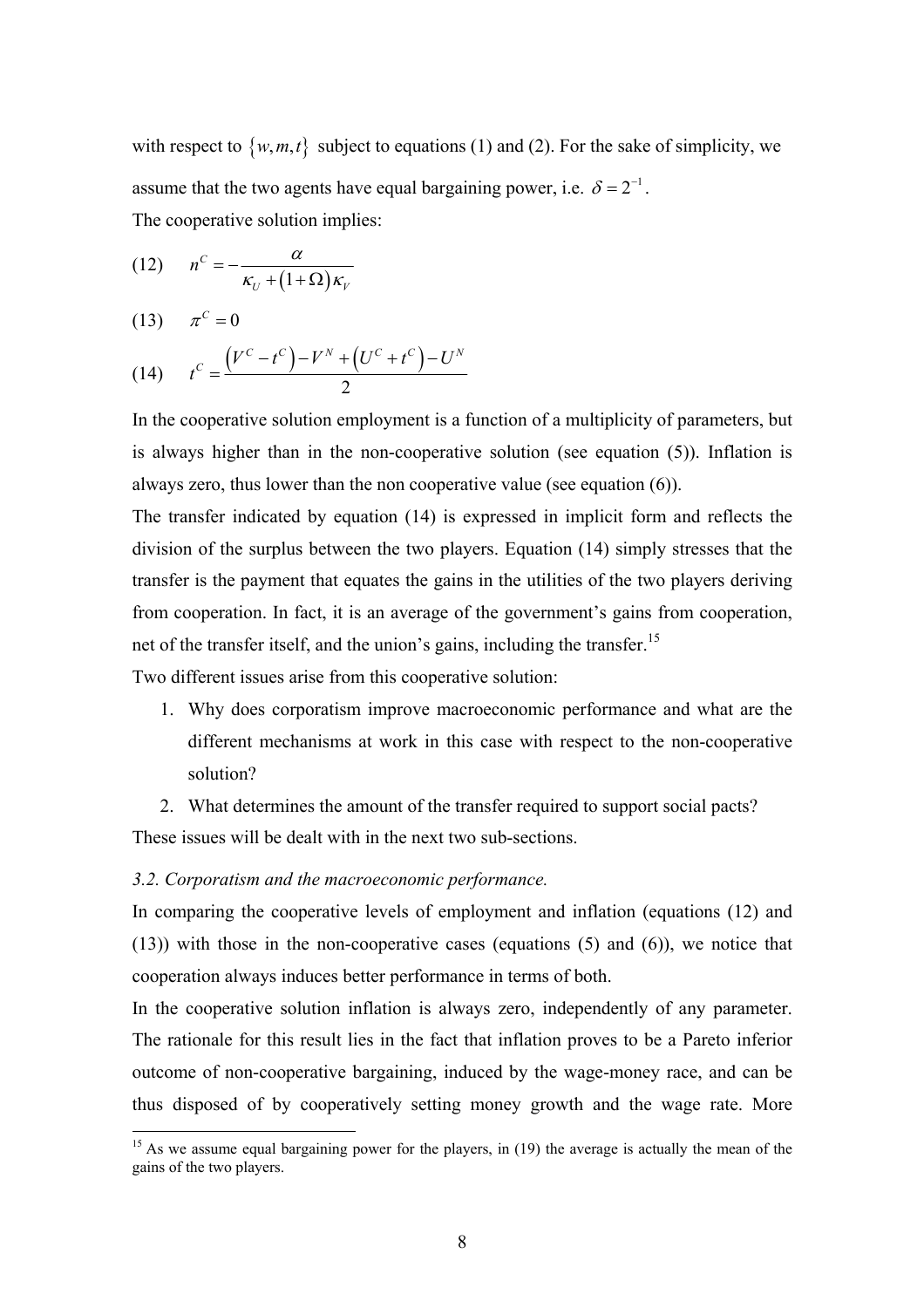specifically, zero inflation is achieved since the players share the same inflation target, which can be reached independently of the employment level; thus no conflict arises between them.<sup>16</sup>

Once the government and the union have ruled inflation out through cooperation, they can concentrate on choosing the level of the employment gap. The desired (first-best) value of the employment gap is zero for the government and positive for the union, whose first best is equal to  $-\alpha ( \kappa_U + \kappa_V \Omega )^{-1}$ .<sup>17</sup> Cooperative employment lies between these two first-best outcomes.

Cooperation thus tends to increase government's utility, because of better macroeconomic performance, and causes disutility for the union, calling for some compensation. Indeed the union can be compensated by the reduction in inflation, if it is inflation averse, or by the mere acceptance of higher government satisfaction, if it is partisan. Such cases are possible, but are ruled out by our assumptions.<sup>18</sup>

By comparing the non-cooperative outcomes to the cooperative ones in the different scenarios, it is easy to check that the gains in terms of inflation and employment are higher in the standard case than in the inflation-averse or partisan-union scenarios when the union supports the current government. Conversely, they are lower if the union dislikes the government.

However, in all cases the cooperative level of employment is independent of the players' preferences for inflation as well as the non-cooperative levels of employment and inflation (i.e. the players' outside options), since, as noted, the cooperative values of the macroeconomic outcomes only depend on their first-best values. By contrast, different institutional settings influence the amount of the transfer that supports the cooperative solution by affecting the marginal cost/benefit of the union and government.

<sup>&</sup>lt;sup>16</sup> The elimination of the inflation bias is always a Pareto improvement. More specifically, it represents a weak (strong) Pareto improvement if the union dislikes (does not dislike) inflation. Recall that the union dislikes inflation in the cases of both a partisan and an inflation-averse union, as the union pays compensation to sign a pact with the government.

<sup>&</sup>lt;sup>17</sup> First-best outcomes are easily obtained by differentiating players' utilities with respect to  $\pi$  and *n* after taking account of  $(1)$  and  $(2)$ .

<sup>&</sup>lt;sup>18</sup> These cases would require that the union care about inflation more than the government does or that the union care about the government's utility more than its own. They are not emphasized because they are not empirically relevant. In addition, they may support some perverse mechanisms that contrast with the stylized economic facts regarding social pacts, e.g. a transfer paid by the union to increase unemployment.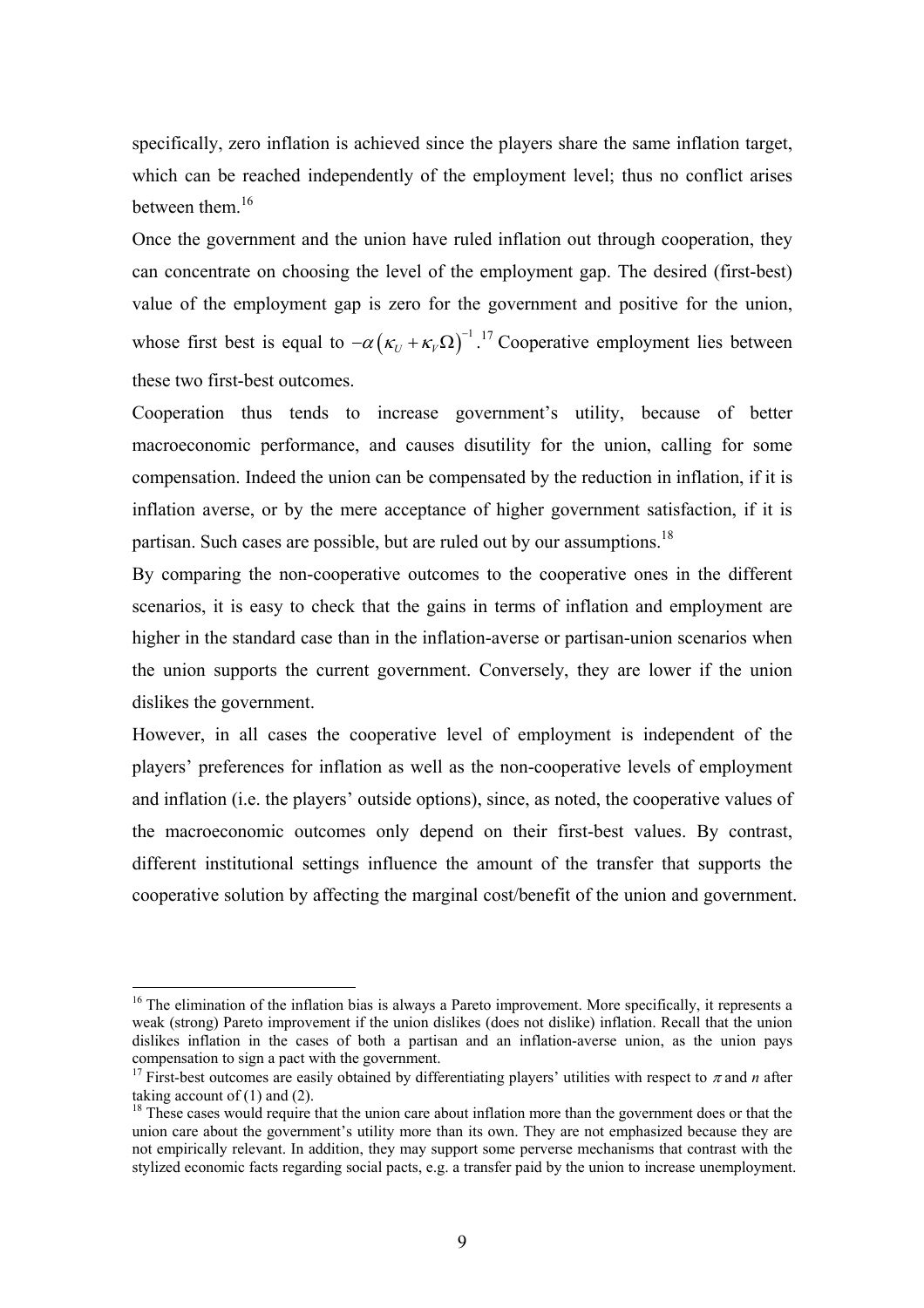#### *3.3. The determinants of transfers.*

#### *3.3.1. General determinants.*

As claimed, cooperative inflation and output are only determined by the first-best values of these variables. Once the optimal values of inflation and employment are determined, the transfer is simply a residual indicating the payment that supports the cooperative solution, i.e. the transfer that implies an equal division of the surplus arising from cooperation. More specifically, after cumbersome algebra, the expression for the transfer can be rewritten as:

(15) 
$$
t^{C} = \frac{1}{2} (U^{N} - V^{N}) - \frac{1}{2} \left( \kappa_{V} + \frac{\kappa_{U} + (1 + \Omega) \kappa_{V}}{2} \right) n_{C}^{2}
$$

Although not intuitive, as we will also show later, the transfer is always positive, at least in the economically relevant cases reflected by our assumptions.

This depends on a multiplicity of factors, but some of them should be underscored. First, understandably, it is larger the higher the level of the union's utility in the noncooperative case, which gives the reserve option for this player (who tends to lose from cooperation), and smaller the higher the level of the government's non-cooperative utility, as the government gains from cooperating. In addition, the transfer is inversely related to the cooperative employment gap: higher employment rates call for higher transfers, as both the loss to the union and the government's gain from cooperating increase. By contrast, there is no relation between the transfer and the level of cooperative inflation, since both players always reach their first-best inflation rates, i.e. zero. To put these remarks in another useful perspective, we can say that the transfer is higher the greater the increase in performance in terms of employment (i.e. the rise in employment deriving from cooperation). The non-cooperative level of inflation affects the transfer in a similar manner. However, its effect depends on the union's attitude with respect to it; e.g. if the union is indifferent to inflation, a lower rate of noncooperative inflation reduces the government's gain from cooperation and does not affects that of the union, thus implying a smaller transfer, as we will see in detail when analyzing the effects of conservativeness in the different scenarios.

Looking at the factors that lie behind the net cost of cooperating for the union, anything that increases the union's outside option (by lowering inflation or increasing employment in the non-cooperative case) or the cost of an increase in employment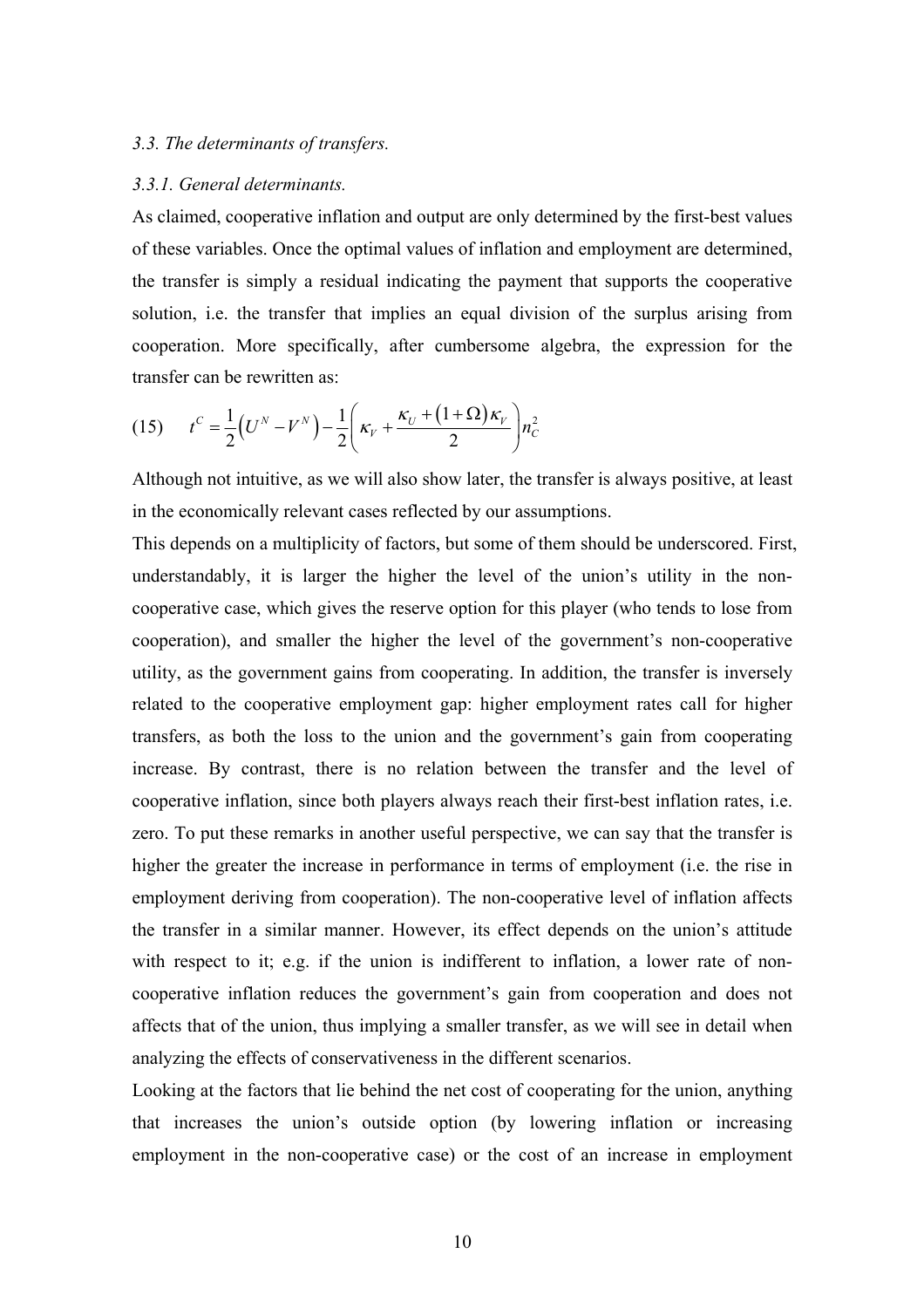requires a larger transfer, while the opposite is true if we consider the outside option of the government and the benefit associated with the increase in employment.

An increase in the preference for the wage premium  $\alpha$  thus implies a larger transfer by reducing the union's first-best employment. For the same reason, an increase in  $\kappa_U$ reduces it, but the impact on the amount of the transfer can be ambiguous since this also reduces the cost of the increase in employment deriving from cooperation. Nevertheless, as we will show, in all scenarios considered here the effect favoring a transfer reduction dominates.

As regards the government's preferences, the effects of  $\kappa_V$  can be more complex: it affects not only the government's preferences but also that of the partisan union. However, in all the scenarios considered the effect favoring an increase in transfers dominates. Conservatism plays a role in transfers only to the extent to which it affects the non-cooperative solution, as will be made clearer below with reference to the different scenarios. Similarly, the union's preference for inflation has no impact on inflation or employment because it does not affect first-best outcomes, and inflation costs are completely internalized in the cooperative solution. By contrast, its role in determining the transfer is ambiguous.

The many determinants of transfers make it extremely difficult to add other insights in the general case. They can be better analyzed with reference to the specific scenarios, where we focus in particular on the degree of conservatism.

#### *3.3.2. The standard scenario.*

As we can derive from (5) and (6), in the standard scenario (i.e. assuming  $\eta = 0$  and  $\Omega = 0$ ), in the non-cooperative solution there is a high inflation bias and employment equals the union's first best. In addition, non-neutrality of monetary policy holds and an increase in  $\beta$  only reduces the inflation bias.

The transfer is given by the following expression:

$$
(16) \t tC = \left[\frac{1}{\beta} + \frac{3\kappa_U + \kappa_V}{\left(\kappa_U + \kappa_V\right)^2}\right] \frac{\kappa_V^2 \alpha^2}{4\kappa_U^2}
$$

The transfer is positive and increasing in  $\alpha$  and  $\kappa_V$  and decreasing in  $\kappa_U$ . As the union has no interest in avoiding inflation, the amount of the transfer, ceteris paribus, is larger in this case than in the other scenarios.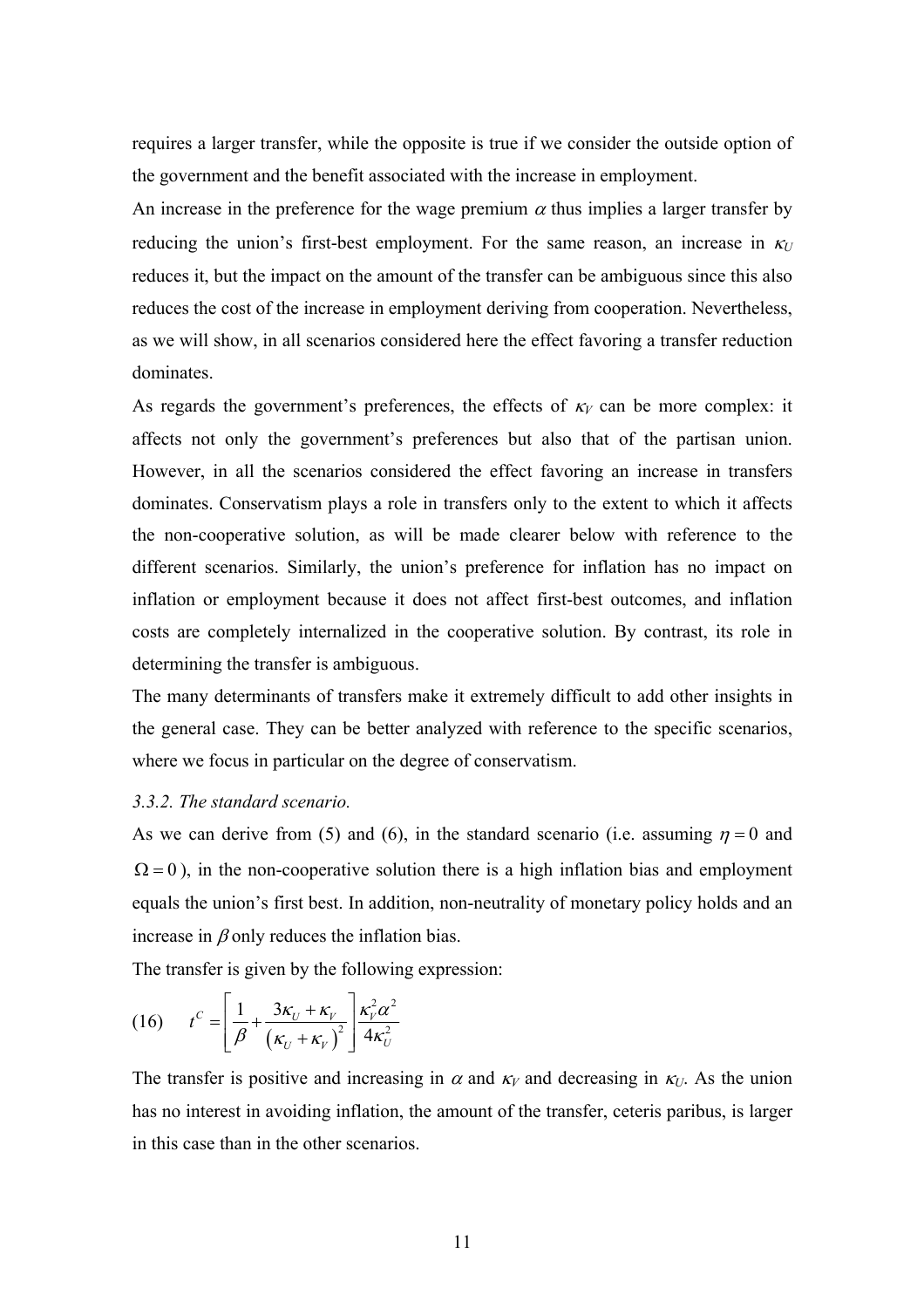Our general claims can easily be verified by inspecting equation (16). By differentiation it is simple to derive that, in the standard scenario, transfers are an inverse function of the degree of conservatism. Conservativeness has no effect on the gain in noncooperative employment, but influences the reduction in non-cooperative inflation in accordance with Rogoff's well-known prediction. The reduction in inflation in the noncooperative case lowers the government's benefit from cooperating and then – so to speak – its ability to pay and, thus, the amount of the transfer. This effect is all the greater the larger the weight put on inflation by the government. Conservatism acts as a substitute for side payments in the sense that an increase in conservatism reduces the amount of compensation to be paid. In other words, it reduces the Government's gains (in terms of a better macroeconomic performance) of an agreement, thus making the agreement less desirable, *ceteris paribus*.

#### *3.3.3. The inflation-averse union scenario.*

As we can derive from (5) and (6), in the inflation-averse scenario (i.e.  $\eta > 0$ ,  $\Omega = 0$ ), in the non-cooperative solution an inflation bias still exists, but it is smaller than in the standard case, whereas the employment gap is larger (smaller) than the union's (government's) first-best outcome.

The transfer is given by:

$$
(17) \t tC = (\beta - \eta) \frac{\beta \kappa_v + \eta \kappa_U + 3(\beta \kappa_U + \eta \kappa_V) + (\kappa_U + \kappa_V)^2}{4(\kappa_U + \kappa_V)^2(\beta \kappa_U + \eta \kappa_V)^2} \kappa_V^2 \alpha^2
$$

The transfer is always positive and tends to zero as the players tend to have the same preference for inflation.

Now money is non-neutral, and an increase in  $\beta$  still implies a smaller inflation bias (and, thus, a lower benefit from cooperating for both the government and the union), but it also reduces the non-cooperative employment gap and, thus, the benefit (cost) of cooperation for the government (the union). Thus, an increase in  $\beta$  reduces the benefit of cooperation for the government and has a mixed effect on the union, which has a lower cost from the lower increase in employment and a lower benefit from the smaller inflation bias in the non-cooperative solution. The net effect of an increase in conservatism on the amount of the transfer thus depends on the relative degree of the conservatism itself as well as the union's weights for inflation and employment.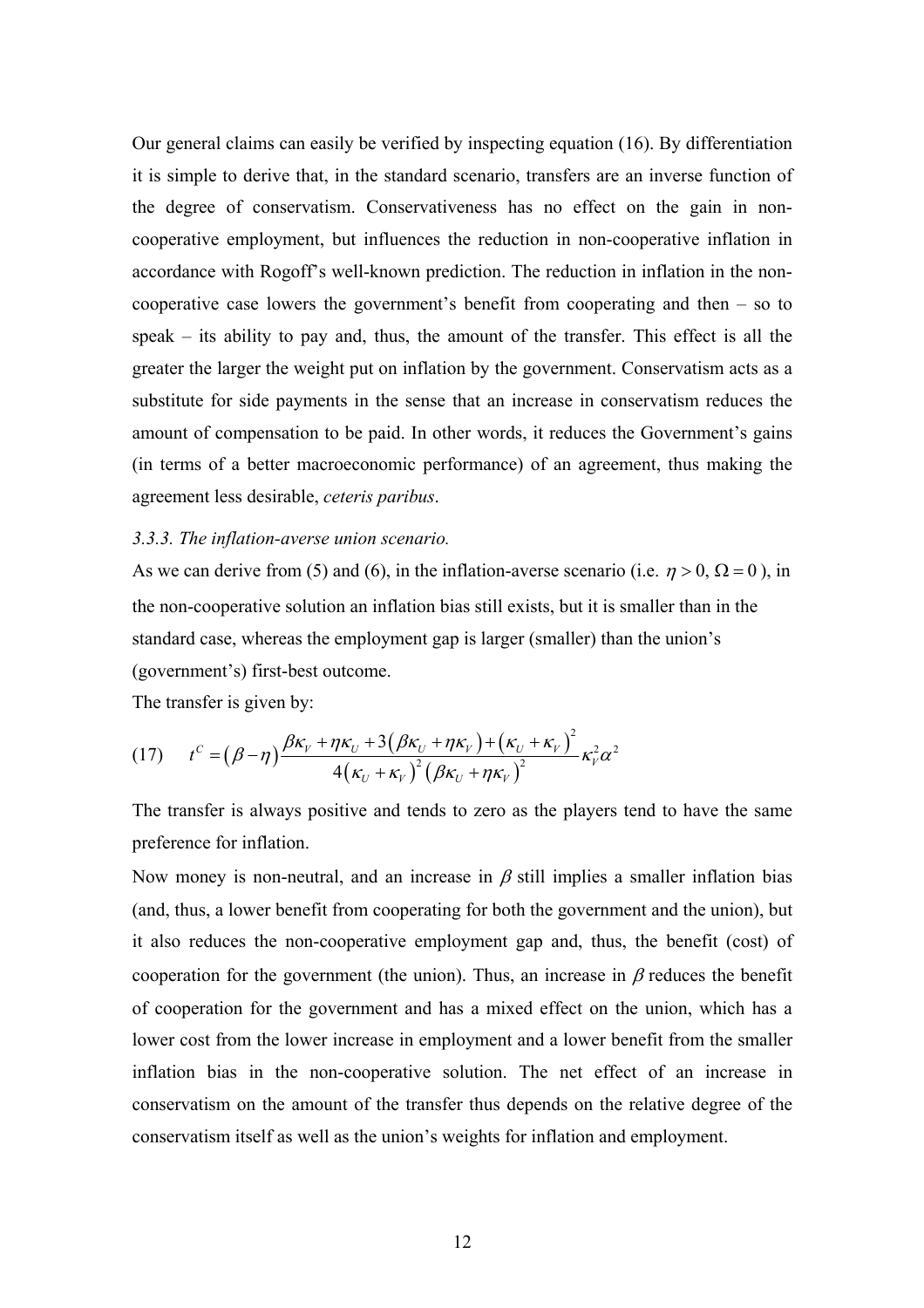Formally, for high values of the union's inflation aversion relative to its preference for the output gap (more specifically, for  $\eta > \kappa_U/2$ ),  $\partial t^C/\partial \beta > 0$ ; for lower values of the union's inflation aversion ( $\eta < \kappa_U/2$ ),  $\partial t^C/\partial \beta > 0$  holds only for small values of  $\beta$ .<sup>19</sup> In this scenario conservatism may act as substitute for side payments for relatively low values of the union's inflation aversion, for high values of the union's preference for employment and for rather high degrees of conservatism itself.

#### *3.3.4. The partisan union scenario.*

As we can derive from (5) and (6), in the partisanship scenario (i.e.  $\Omega \neq 0, \eta = 0$ ), the inflation bias and unemployment are lower (higher) than in the standard case when the union supports (dislikes) the current government, since in this case -- as in Detken and Gärtner (1992) -- the union will set a lower (higher) wage to favor (disfavor) the Government.

The transfer is given by the following expression:

$$
(18) \t tC = \left[ \frac{1}{\beta} + \frac{\kappa_{V} \Omega^{2} + (\kappa_{U} + 6\kappa_{V})\Omega + 3\kappa_{U} + \kappa_{V}}{(\kappa_{U} + \kappa_{V} (1 + \Omega))^{2}} \right] \frac{(1-\Omega)\kappa_{V}^{2}}{4(\kappa_{U} + 2\kappa_{V} \Omega)^{2}} \alpha^{2}
$$

In the case of union partisanship, in principle, the transfer can be either positive or negative, depending on the value of  $Ω$ . However, in our framework, as the values of  $Ω$ are within the limits imposed, it is always positive.

It is a direct function of the preference of the union for the real wage, an inverse function of the degree of conservatism and the weight assigned to employment by the union. Thus conservatism acts as a substitute for side payments.

The derivative of *t* with respect to  $\Omega$  is difficult to calculate in analytical terms. Numerical simulations show that it is negative: the more partisan is the union, the smaller is the transfer it needs in order to sign a social pact.

## **4. Concluding remarks**

 $\overline{a}$ 

Corporatism guarantees better macroeconomic performance, but might give rise to a net cost to the union. Considering the usual models where the union's loss function is a

<sup>&</sup>lt;sup>19</sup> The results can be easily derived by differentiation.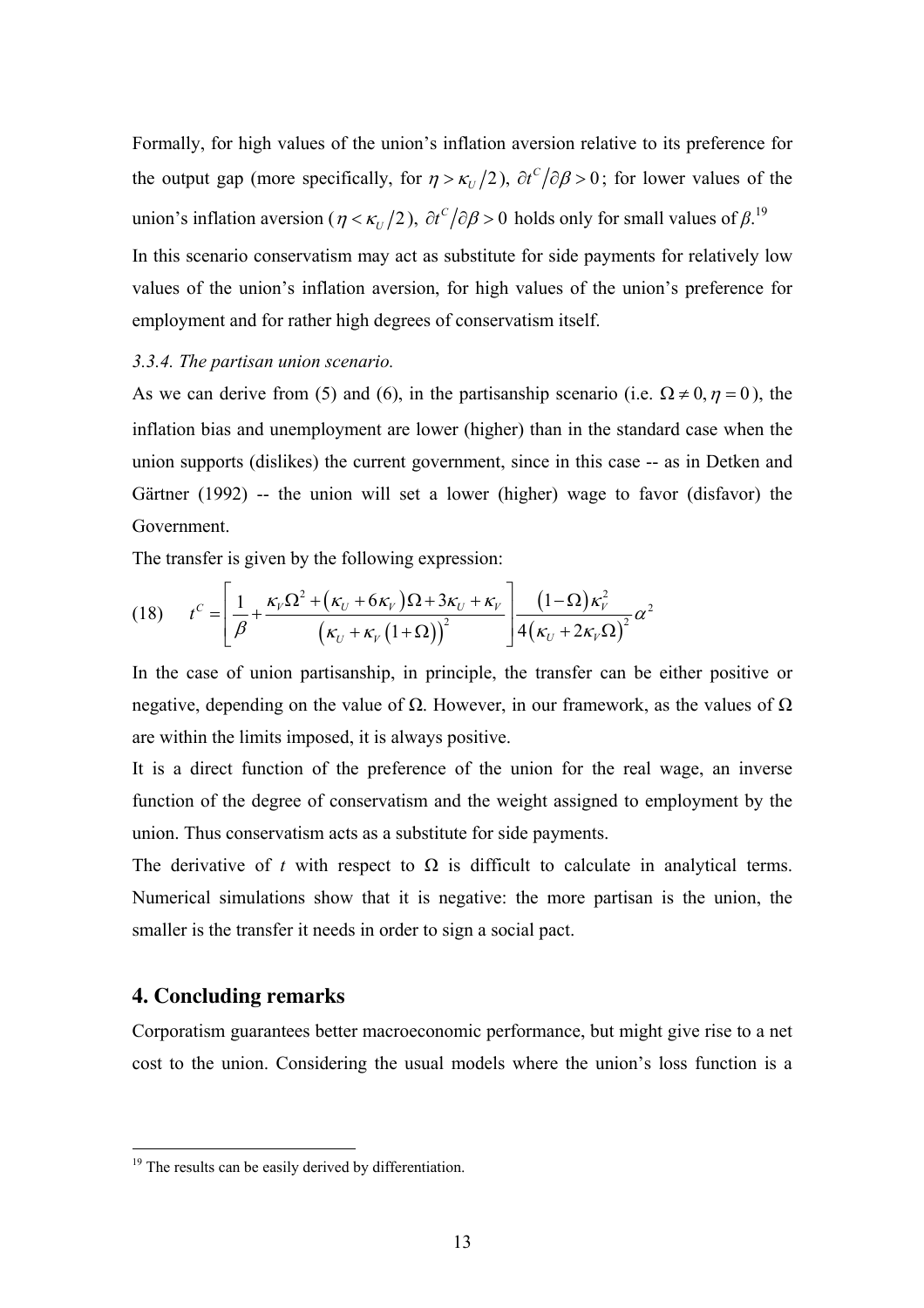function of the real wage rate and employment only, the union could suffer from a higher level of employment if it values this less than the corresponding wage restraint. The widespread existence of social pacts can be explained by introducing additional variables into the usual models, such as side payments or more complex union preference functions than the usual ones. Side payments are often made to unions in various forms, such as transfers proper, issue linkages, political exchange or delegation of public functions. In particular, in the social pacts of the 1970s, the so-called firstgeneration pacts, increases in public expenditure played an important role in supporting cooperative solutions (see Visser, 2002).

The union's inflation aversion can also help reduce or eliminate the cost of social pacts. If the union dislikes inflation, it gains directly from the inflation reduction resulting from the cooperative solution. Unions' inflation aversion seems to have been of the utmost importance in some countries (e.g. Germany) for the entire post-war period for historical reasons. Unions' inflation aversion or partisanship seem to have played some role at times (e.g., in the 1970s, the 1980s and the early 1990s) in other countries as well (in the last decade, in conjunction with the need for disinflation related to meeting the Maastricht criteria). $20$ 

Partisanship can reduce inflation and increase employment even with little or no side payment. This helps explain wage moderation and bipartite social pacts in the absence of explicit compensation in countries where the other substitutes for compensation do not operate.

The government's conservatism has no impact on cooperative solutions, but always affects the transfer that supports the cooperative solution. By decreasing noncooperative inflation, it tends to reduce the gains from cooperation for the government. Accordingly, in the standard case it acts as a substitute for side payments. However, in the case of monetary non-neutrality, by decreasing the non-cooperative employment gap, it also tends to increase the gain (cost) of cooperating for the government (the union), and its effects may therefore be ambiguous. Therefore, in the inflation-averse union case, higher conservatism only increases the amount of the transfer under certain circumstances, mainly when the employment effect dominates the inflation effect.

 $20$  See Visser (2002), Acocella, Di Bartolomeo and Tirelli (2007).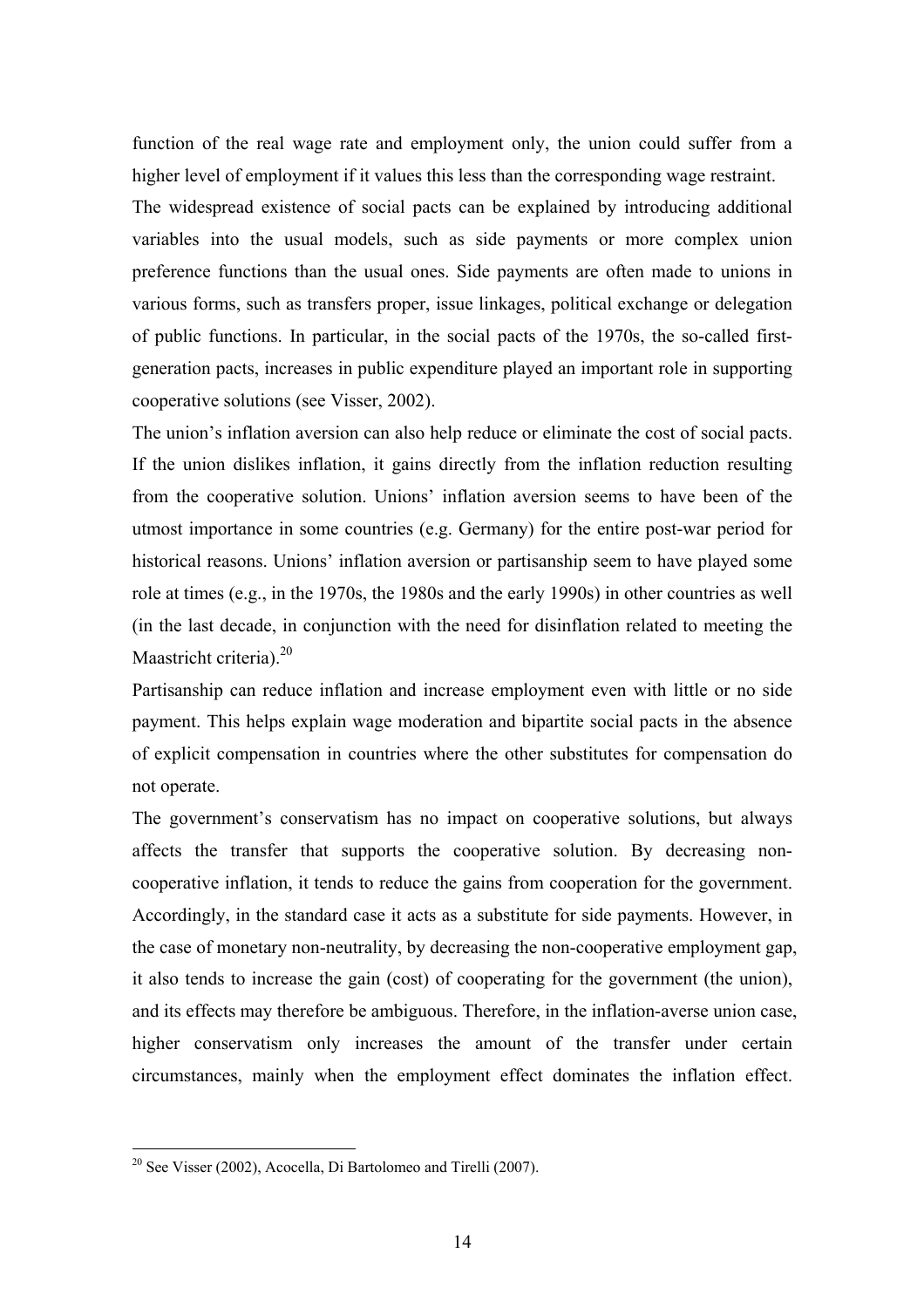Partisanship makes this happen always, and thus conservatism is always a substitute for side payments in the partisan case.

## **References**

- Acocella, N. and G. Ciccarone (1997), "Trade unions, nonneutrality and stagflation", *Public Choice*, 91: 161-178.
- Acocella, N. and G. Di Bartolomeo (2004), "Is a conservative central banker a (perfect) substitute for wage coordination?", *Empirica*, 31: 281-94.
- Acocella, N. and G. Di Bartolomeo (2007), "Is corporatism feasible?", forthcoming in *Metroeconomica*, 58.
- Acocella, N., G. Di Bartolomeo, and W. Pauwels (2006), "Is there any scope for corporatism in stabilisation policies?", available at http://dibartolomeo.comunite.it.
- Acocella, N., G. Di Bartolomeo, and P. Tirelli (2007), "From first- to second-generation social pacts", in *Social pacts, employment and growth. Essays in honour of Ezio Tarantelli*, edited by Acocella N. and R. Leoni, Physica Verlag, Heidelberg.
- Avdagic, S., M. Rhodes, and J. Visser (2005), "The emergence and evolution of social pacts: A Provisional framework for comparative analysis", *European Governance Papers*, No N-05-01.
- Barro, R.J. and D.B. Gordon (1983a), "A positive theory of monetary policy in a natural rate model", *Journal of Political Economy*, 91: 589-610.
- Barro, R.J. and D.B. Gordon (1983b), "Rules, discretion and reputation in a model of monetary policy", *Journal of Monetary Economics*, 12: 101-121.
- Berger, H., C. Hefeker, and R. Schob (2004), "Optimal central bank conservatism and monopoly trade unions", *IMF Staff Paper* Vol. 51 No. 3.
- Burda, M. (1997), "Whither corporatism? Corporatism, labor unions and the safety net", *European Economic Review*, 41: 635-646.
- Caeyers B. and W. Pauwels (2006), "Corporatism and macroeconomic stabilization policies", *mimeo*, Department of Economics, University of Antwerp.
- Coricelli, F., A. Cukierman, and A. Dalmazzo (2004), "Economic performance and stabilization in a monetary union with imperfect labor and goods markets", *CEPR Discussion Paper* No. 2745, in *Issues of monetary integration in Europe*, edited by Sinn H.W. and M. Widgren, MIT Press, Cambridge.
- Coricelli, F., A. Cukierman, and A. Dalmazzo (2006), "Monetary institutions, monopolistic competition, unionized labor markets and economic performance", *Scandinavian Journal of Economics*, 108: 39-63.
- Cubitt, R.P. (1992), "Monetary policy games and private sector precommitment", *Oxford Economic Papers*, 44: 513-530.
- Cubitt, R.P. (1995), "Corporatism, monetary policy and macroeconomic performance: a simple game theoretic analysis", *Scandinavian Journal of Economics*, 97: 245-259.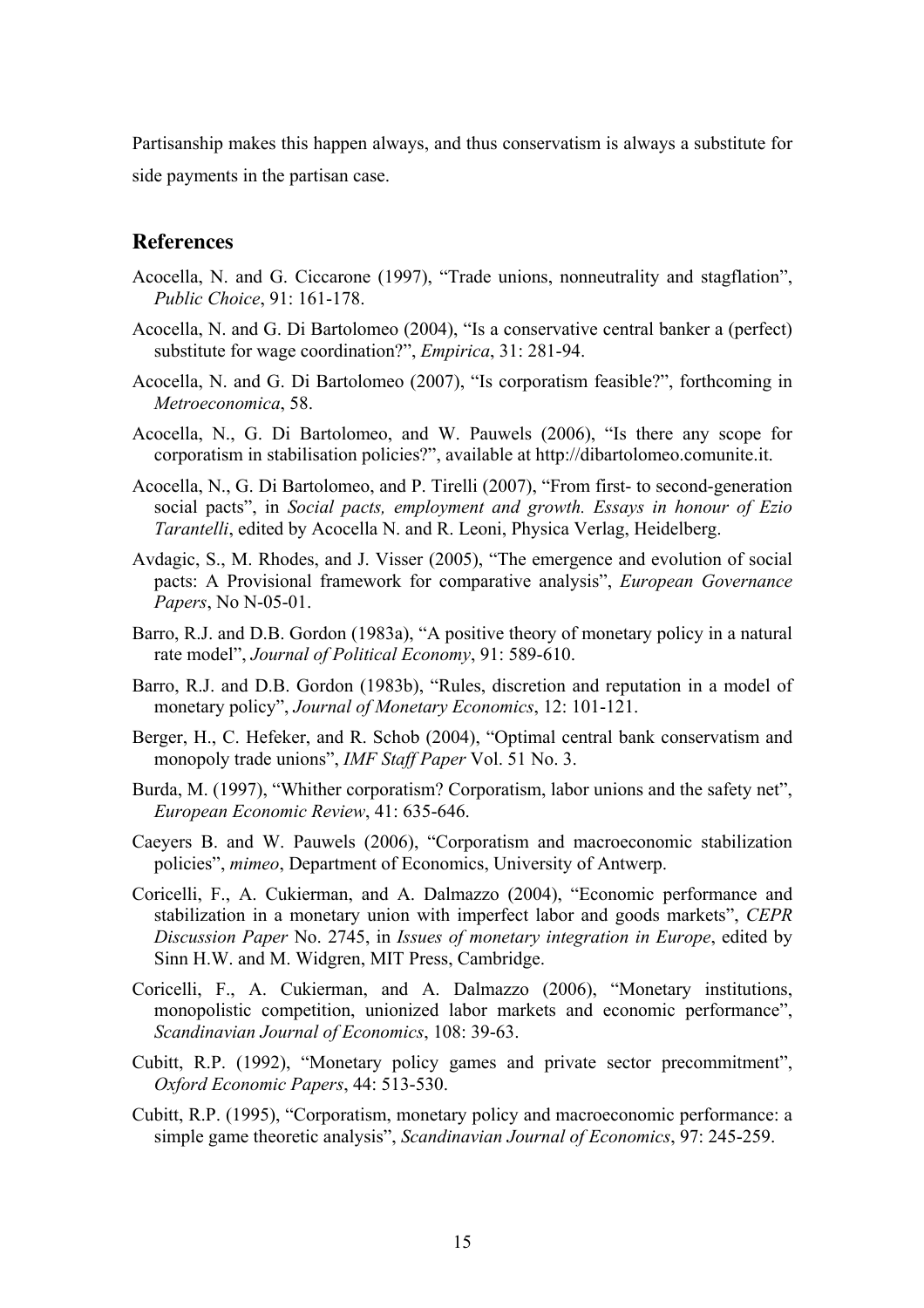- Cukierman, A. (2004), "Monetary institutions, monetary union and unionized labor markets – Some recent developments", in *Monetary policy, fiscal policies and labour markets: Key aspects of macroeconomic policymaking in EMU* edited by Beetsma, R., C. Favero, A. Missale, V.A. Muscatelli, P. Natale, and P. Tirelli, Cambridge University Press, Cambridge.
- Cukierman, A. and F. Lippi (1999), "Central bank interdependence, centralization of wage bargaining, inflation and unemployment – Theory and evidence", *European Economic Review*, 43: 1395-1434.
- Cukierman, A. and F. Lippi (2001), "Labour markets and monetary union: a strategic analysis", *The Economic Journal*, 111: 541-561.
- Detken, C. and M. Gärtner (1992), "Governments, trade unions and the macroeconomy: An expository analysis of the political business cycle", *Public Choice*, 73: 37-53.
- Di Bartolomeo, G. (2006), "Interest groups and the monetary policy management", in *Focus on monetary policy*, edited by Columbus F., Nova Science, New York.
- Gärtner, M. (2000), "Political macroeconomics: a survey of recent developments", *Journal of Economic Surveys*, 14: 527-561.
- Guzzo, V. and A. Velasco (1999), "The case for a populist central banker", *European Economic Review*, 43: 1317-1344.
- Gylfason, G. and A. Lindbeck (1994), "The interaction of monetary policy and wages", *Public Choice*, 79: 33-46.
- Jerger, J. (2002), "Socially optimal monetary policy institutions", *European Journal of Political Economy*, 18: 761-781.
- Lawler, P. (2000a), "Centralised wage setting, inflation contracts, and the optimal choice of central banker", *The Economic Journal*, 110: 559-75.
- Lawler, P. (2000b), "Union wage setting and exchange rate policy", *Economica*, 67: 91- 100.
- Lawler, P. (2001), "Monetary policy, central bank objectives, and social welfare with strategic wage setting", *Oxford Economic Papers*, 53: 94-113.
- Lippi, F. (2003), "Strategic monetary policy with non-atomistic wage setters", *Review of Economic Studies*, 70: 909-919.
- Mares, I. (2004), "Wage bargaining in the presence of social services and transfers", *World Politics*, 57: 99-142.
- Mares, I. (2006), *Taxation, wage bargaining, and unemployment*, Cambridge University Press, Cambridge.
- Oswald, A.J. (1985), "The economy theory of trade unions: An introductory survey", *Scandinavian Journal of Economics*, 87: 160-193.
- Rhodes, M. (1998), "Globalization, labor markets and welfare state: A future of 'competitive corporatism'?", in *The future of European welfare: A new social contract?*, edited by Rhodes M. and Y. Mény, Macmillan, London.